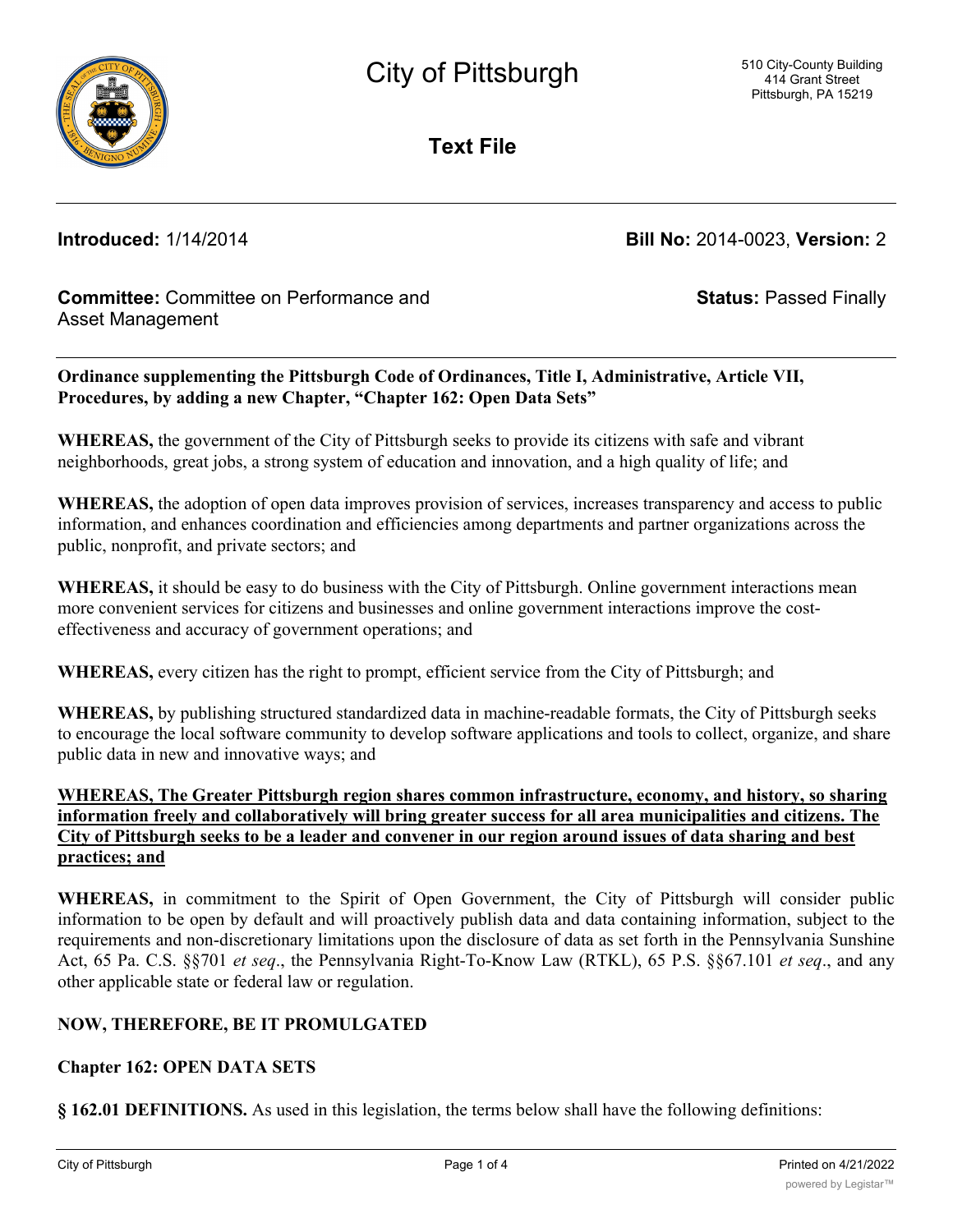# **Introduced:** 1/14/2014 **Bill No:** 2014-0023, **Version:** 2

# **Committee:** Committee on Performance and Asset Management

**Status:** Passed Finally

(a) "Open Data" means any "public record" as defined by the RTKL which could be made available online using Open Format data, as well as best practice Open Data structures and formats when possible. Open Data also may include exempt records which can be disclosed to the public pursuant to the Mayor's discretion as set forth in Section 506(c) of the RTKL. See 65 P.S. §67.506(c). **The City may publish any subset of Open Data per the discretion of the Open Data Management Team.** To the extent that Open Data does not include a particular public record or any exempt record potentially subject to access pursuant to Section 506(c) of the RTKL, nothing in this ordinance shall be construed to preclude an individual from separately submitting a RTKL request for that record.

(b) "Open Data Report" is the annual report of the Open Data Management Team, which shall (i) summarize and comment on the state of Open Data availability in the City of Pittsburgh departments from the previous year; (ii) provide a plan for the next year to improve online public access to Open Data and maintain data **detail and** quality. The Open Data Management Team shall present an initial Open Data Report to the Mayor and Council within 180 days of the enactment of this legislation.

(c) "Open Format" is any widely accepted, nonproprietary, platform-independent, machine-readable method for formatting data, which permits automated processing of such data and is accessible to external search capabilities.

(d) "Open Data Portal" means the internet site established and maintained by or on behalf of the City of Pittsburgh.

(e) "**Open Data Management Team" means a group consisting of representatives from each Department within the City of Pittsburgh. Members of the Open Data Management Team shall be recommended by Department Directors and the Chief of Innovation and Performance. The Chair of the City Council Committee on Performance and Asset Management shall also be a member of the Open Data Management Team. The Open Data Management Team shall be chaired by the Chief of Innovation and Performance that is responsible for coordinating implementation of an Open Data Policy and creating the Open Data Report.** "Open Data Management Team" means a group consisting of representatives of each Department within the City of Pittsburgh and members appointed by Pittsburgh City Council and chaired by the Chief Performance and Innovation Officer that is responsible for coordinating implementation of an Open Data Policy and creating the Open Data Report.

(f) "Department" means any City of Pittsburgh department, office, administrative unit, commission, board, advisory committee, authority, or division, including City Council.

(g) "Data Catalogue" means a comprehensive list of information possessed, controlled, or managed by a "Department" that includes information about each dataset as determined by the Open Data Management Committee **Team**.

### **§ 162.02 OPEN DATA PORTAL.**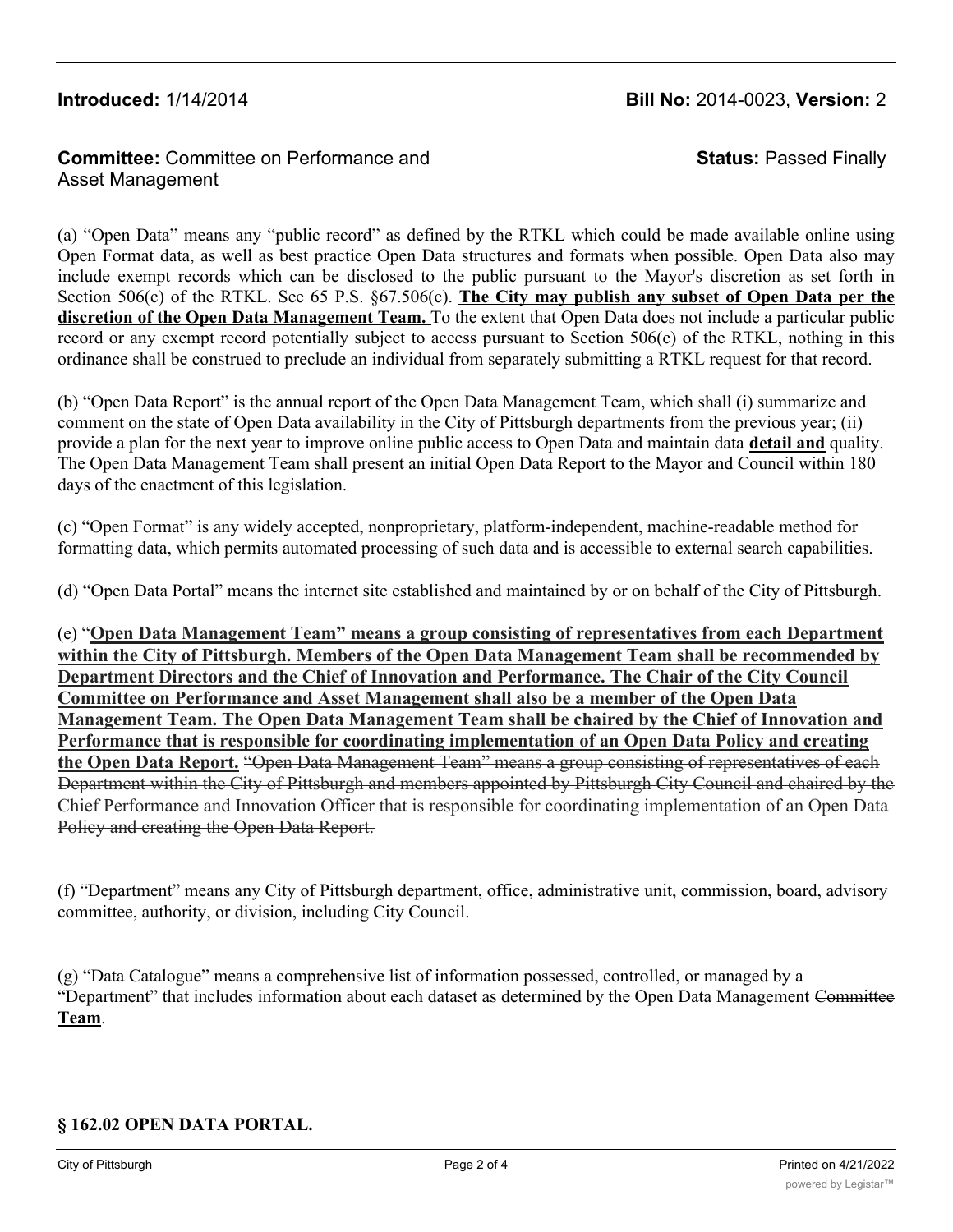# **Introduced:** 1/14/2014 **Bill No:** 2014-0023, **Version:** 2

# **Committee:** Committee on Performance and Asset Management

**Status:** Passed Finally

(a) The Open Data Portal shall serve as the authoritative source for Open Data provided by the City of Pittsburgh.

(b) Any Open Data made accessible on the City of Pittsburgh's Open Data Portal shall use an Open Format.

#### **§ 162.03 OPEN DATA MANAGEMENT TEAM.**

(a) The Chief Performance and **of** Innovation **and Performance** Officer (CPIO) will work with the head of each Department to identify a Data Coordinator in each Department. Data Coordinators will serve as members of an Open Data Management Team facilitated by the CPIO and the Department of Innovation and Performance. The Open Data Management Team will work to establish a robust, nationally recognized, platform that addresses digital infrastructure and Open Data.

(b) The Open Data Management Team will develop an Open Data management policy that will adopt prevailing Open Format standards for Open Data, and develop agreements with regional partners to publish and maintain Open Data that is open and freely available while respecting the requirements and non-discretionary limitations upon disclosure of data as set forth in the Sunshine Act, the RTKL and any other applicable federal or state law or regulation.

**(c) The Open Data Management Team shall develop a licensing agreement for published information that shall ensure the unrestricted use and redistribution of public information by all parties, while providing that information used to generate reports or applications must be made available in-kind.**

**(d) The Open Data Management Team shall develop policies to amend existing procurement, contracting, or planning processes to create new defaults and requirements for IT systems and databases to ensure that open data requirements are included in new systems as they are being planned.**

**(e) The Open Data Management team shall establish and publish a timeline for the completion of the aforementioned actions. The timeline shall designate a date for publishing an initial group of "Pilot" datasets, as well as a schedule for further disclosures.**

### **§ 162.04 DEPARTMENT OPEN DATA CATALOGUE.**

(a) Each department shall be responsible for creating an Open Data catalogue, which will include comprehensive inventories of information possessed and/or managed by the Department.

(b) Each department's Open Data catalogue will classify information holdings as currently "public", "not yet public", **or "exempt**"; departments will work with **the Department of Innovation and Performance** CIS to develop strategies and timelines for publishing open data containing information in a way that is complete, reliable, and has a high level of detail.

### **(c) Public data sets made available on the web portal are provided for informational purposes. The City**